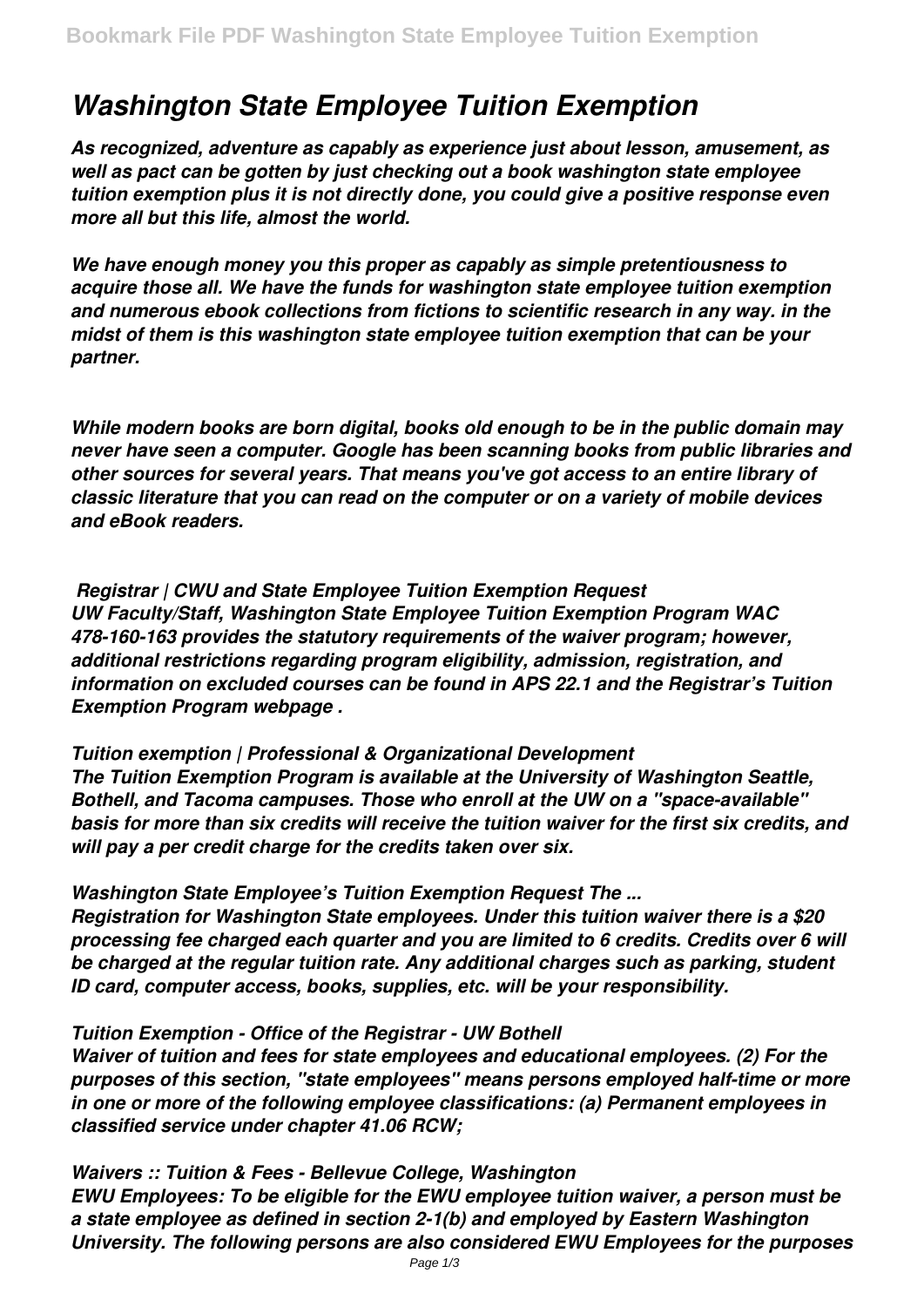### *of the tuition waiver:*

## *State Employee Tuition Exemption - Office of the ...*

*The Washington State Employee Tuition Exemption Program is one of the most valuable benefits offered to UW employees. For eligible staff and faculty, this state program covers about 6 credits per term (quarter or semester) for classes taken at the UW or other participating state, community, and technical colleges.*

## *WASHINGTON STATE EMPLOYEE TUITION EXEMPTION REQUEST*

*1) An employee of a state agency and be certified by the agency as eligible for the exemption according to RCW 28B.15.558 2) A teacher or other certificated instructional staff employed at public common or vocational schools, holding or seeking a valid endorsement and assignment in a state-identified shortage area.*

### *Tuition Exemption for State Employees | UW Tacoma*

*Eligible State of Washington employees may receive a tuition exemption for up to six credits each quarter provided they register on a space available basis. Eligible UW employees who register for more than six credits will receive the tuition waiver for the first six credits but will be charged regular tuition for the additional credits.*

## *Tuition Exemption Essentials | The Whole U*

*To register using the State Employees Tuition Exemption, submit the Washington State Employees Tuition Exemption Request to the Registrar at least one week prior to the beginning of each quarter. State employees are limited to enrollment in a maximum of two (2) courses per quarter, not to exceed twelve (12) credits.*

# *EWU 409-04: State and Instructional Employee Tuition Waivers*

*FOR CWU EMPLOYEES, STATE EMPLOYEES, MEMBERS OF THE WASHINGTON STATE NATIONAL GUARD, AND ELIGIBLE VETERANS The Tuition Exemption form must be submitted to Registrar Services no later than fifteen (15) working days prior to the beginning of each academic term. Tuition Exemption forms received after the due date may be subject to registration penalties or denial.*

# *Tuition Exemption | Seattle Central College*

*Tuition Exemption. The employee is not a University of Washington permanent classified or contract state employee employed half-time or more; or The employee is a permanent classified or exempt paraprofessional employee of technical colleges employed half-time or more; or The employee is a faculty member, counselor, librarian,...*

# *Registering with a Waiver | The Evergreen State College*

*The University of Washington Tuition Exemption Program, established under the authority of RCW 28B.15.558, enables University of Washington employees, State of Washington employees and members of the Washington National Guard who have been admitted to the University of Washington, to have tuition waived for up to six credits when enrollment is on a "space-available" basis .*

*TUITION ?- FEES - Washington State Attorney General Eligible state of Washington employees may receive a tuition exemption for up to six credits each quarter provided they register for classes on a space available basis.*